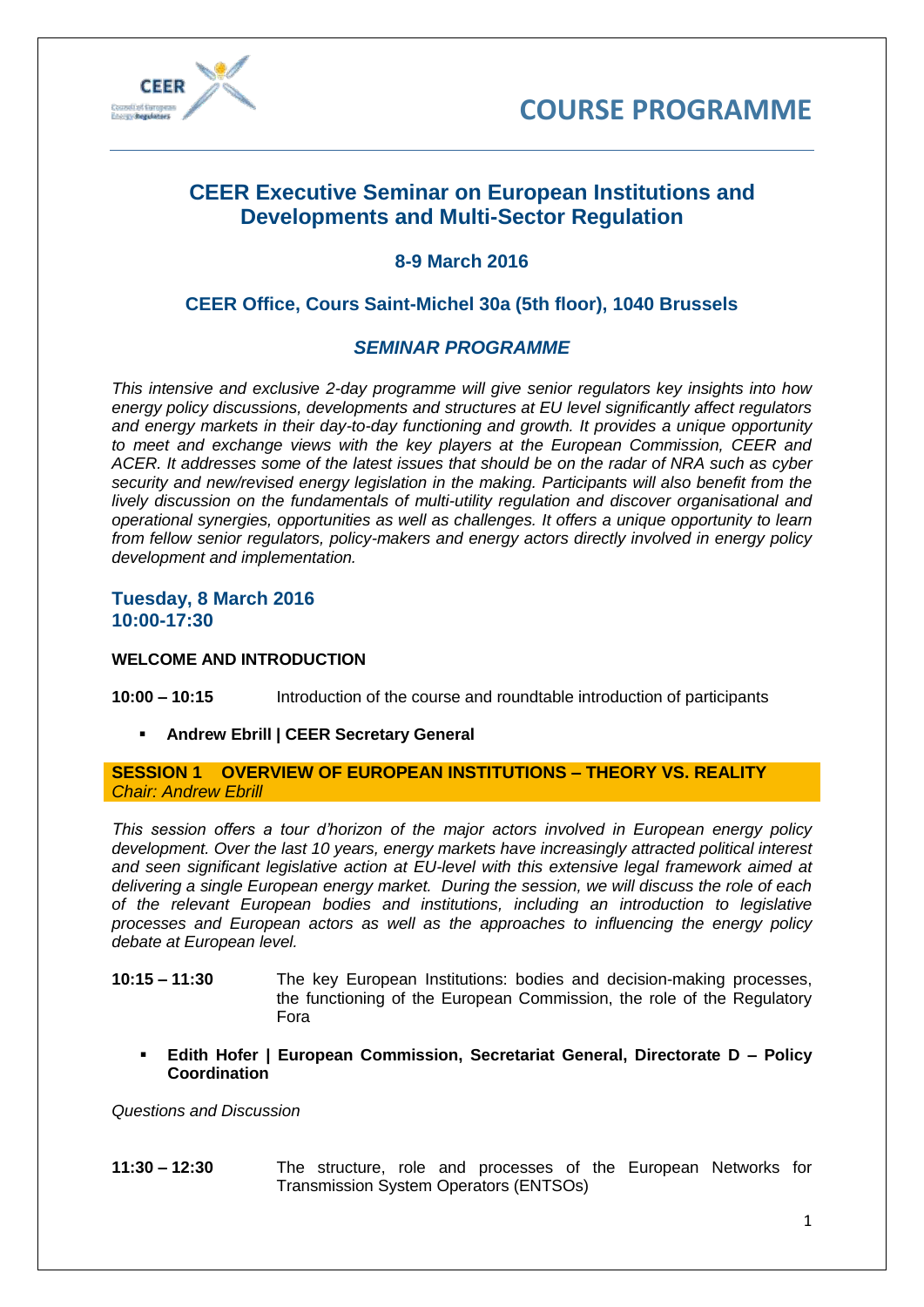



- **Susanne Nies | ENTSO-E, Corporate Affairs Manager**
- **Jan Ingwersen | ENTSOG, General Manager**

*Questions and Discussion*

#### **SESSION 2 MEETING AND LUNCH WITH EUROPEAN COMMISSION**

*As the initiator (and enforcer) of EU policy and legislation, the European Commission (EC) is a crucial counterpart for energy regulators. We will meet with key senior contacts at the Directorate General for Energy – exchange views and receive an overview of the EC's priorities and ongoing activities for energy markets in Europe. In addition to collective cooperation with the EC, NRAs often have bilateral relations (vis-à-vis national market developments, implementation, etc.) with EC officials.*

**12:30 – 14:00** Meeting and lunch with EC staff: Brendan Devlin – Advisor to Mr Klaus-Dieter Borchardt, Director of Directorate B; Oliver Koch – Deputy HoU for Wholesale markets, electricity & gas; Catharina Sikow-Magny - HoU for Networks and Regional Initiatives; Anna Colucci - HoU for Retail markets; coal & oil; Stefan Moser – HoU for Security of Supply; Olivier Silla – HoU INEA (*place: CEER office*)

#### **SESSION 3 POLICY DEVELOPMENTS** *Chair: Andrew Ebrill*

Led by senior regulators active in CEER and ACER activities, this session will provide a practical *and candid introduction to the evolution of energy policy in Europe and the current (and anticipated) policy developments. It will also focus on the European energy legislative framework, the role of energy regulation and EU level cooperation towards promoting markets and sound regulation.*

- **14:00 – 14:30** Other energy actors and lobbying bodies: working in the Brussels energy circle
	- **Katerina Firlova | Co-Chair CEER European Policy Unit**
- **14:30 – 15:15** The evolution of Europe's energy markets and regulation: strategic and political aspects, including relations with national/EU policy makers and market actors

#### **Marie-Pierre Fauconnier | CEER Vice President**

*Questions and Discussion*

- *15:15 – 15:45 Coffee Break*
- **15:45 – 17:15** The EU energy acquis: key EU energy legislative framework (3rd Package, REMIT, Infrastructure, Energy Efficiency, Renewables, Energy Union, a new deal for consumers)

The energy agenda: future developments (Bridge to 2025, EU priorities of security of supply, competitiveness & sustainability; possible new areas of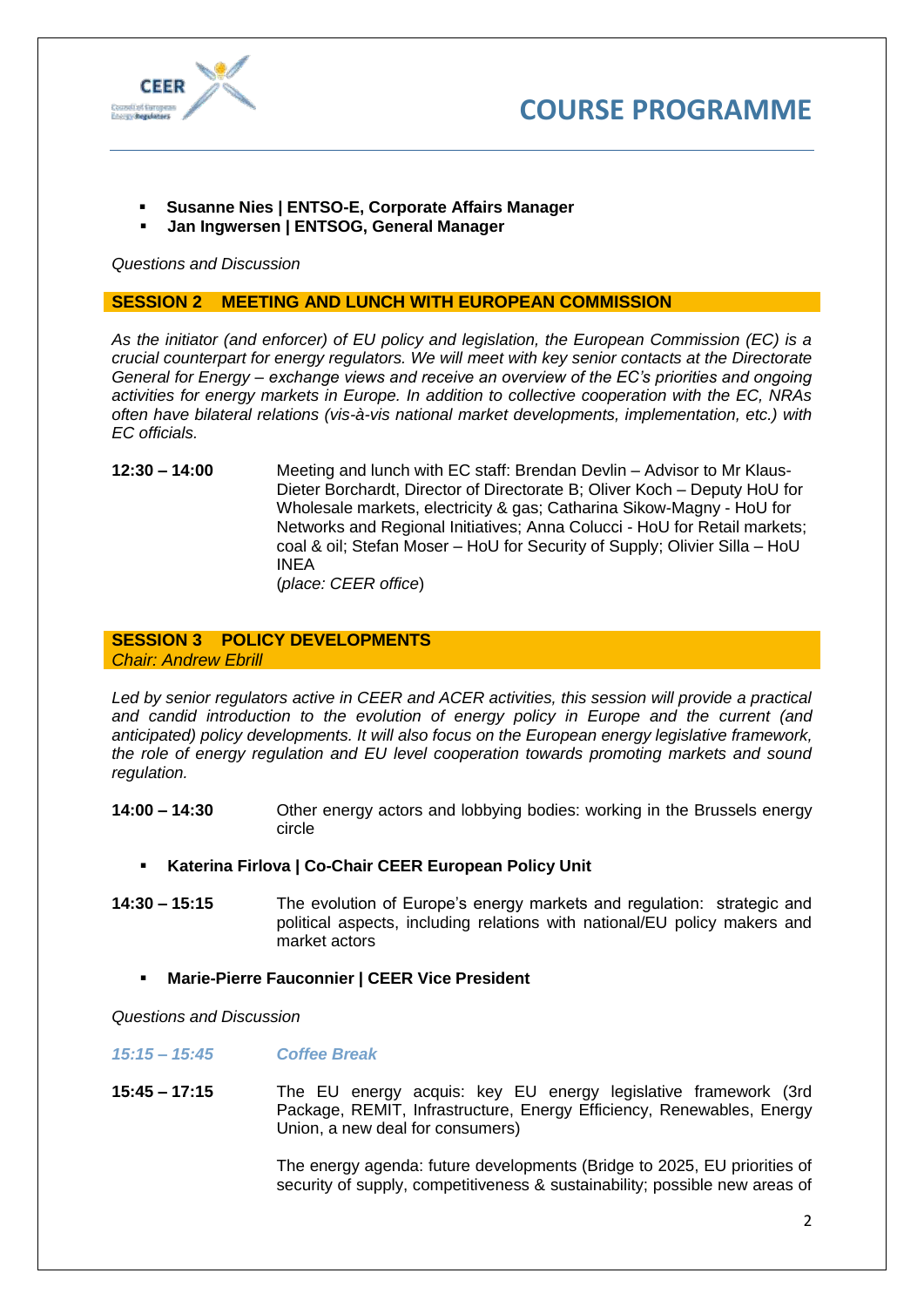



legislation – security of supply, renewables, energy efficiency, energy market design; consumers and international)

- **Tomislav Jureković | CEER Vice President**
- **Valeria Termini | CEER Vice President**

*Questions and Discussion*

*17:15 – 17:30 Wrap up of Day 1*

*19:30 – 22:00 Dinner with GA members (location tbc)*

**- END FIRST DAY -**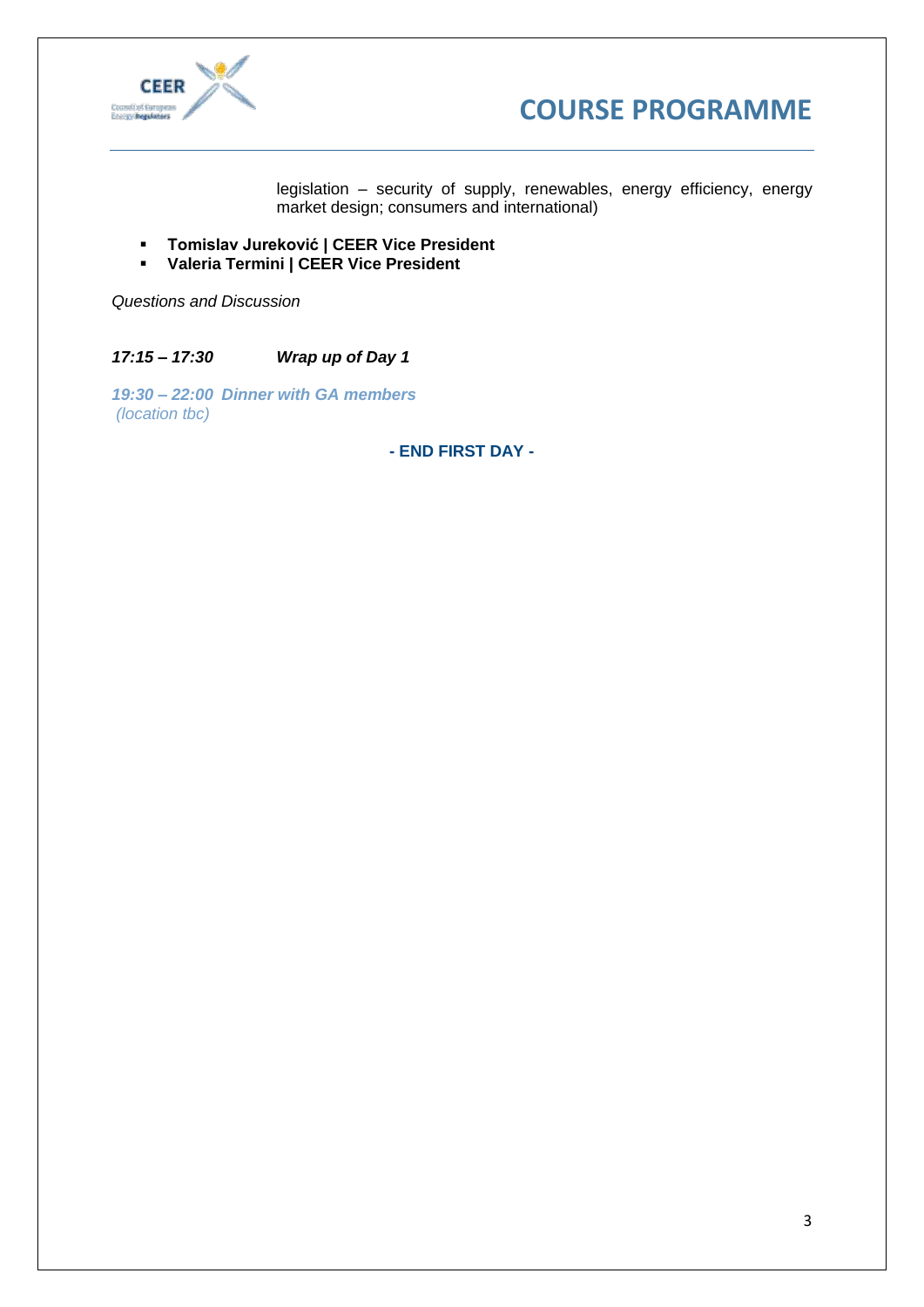



### **Wednesday, 9 March 2016 09:00-16:45**

#### **SESSION 4 CEER AND ACER** *Chair: Lord Mogg*

*This session focuses on regulators' collective activities as CEER and ACER (their distinct roles and structures) as well as the role for senior NRA staff, including the internal decision-making processes. It will also provide solid grounding on regulators' on-going priorities and activities, including the practical and working aspects of building and delivering regulatory expertise and recommendations as part of our high level goal to facilitate the creation of a single, competitive, efficient and sustainable Internal Energy Market that works in the public interest.*

- **09:00 – 10:30** Overview of CEER and ACER roles, including structure, organisation and areas of activity for each body; who's who; legal foundations of ACER; and respective 2016 work programmes
	- **Lord Mogg | CEER President and Chair of ACER's Board of Regulators**
	- **Alberto Pototschnig | ACER Director (via video conference)**

*Questions and Discussion*

- *10:30 – 11:00 Coffee Break*
- **11:00 – 11:45** Role of NRAs within CEER and ACER GA, BoR, Working Groups and the decision-making processes
	- **Andrew Ebrill | CEER Secretary General**

*Questions and Discussion*

#### **SESSION 4 CYBER SECURITY AND THE PROTECTION OF EUROPEAN ENERGY SECTOR** *Chair: Lord Mogg*

*A recent report by Moody's Investor Services identified cyber attacks in the energy sector as becoming more sophisticated and with the preparedness varying greatly. This session brings an expert from the European Network and Information Security Agency (ENISA) to discuss the need for improved cyber security measures to safeguard European energy sector and the role of energy regulators.* 

- **11:45 – 13:00** Cyber security, the need for improved security measures to safeguard European energy sector and the role of energy regulators
	- **Evangelos Ouzounis | European Network and Information Security Agency (ENISA), Head of Secure Infrastructure and Services Unit**

*Questions and Discussion*

*13:00 – 14:00 Lunch Break*

#### **TOUR OF CEER OFFICE – MEET THE STAFF** 15 mins